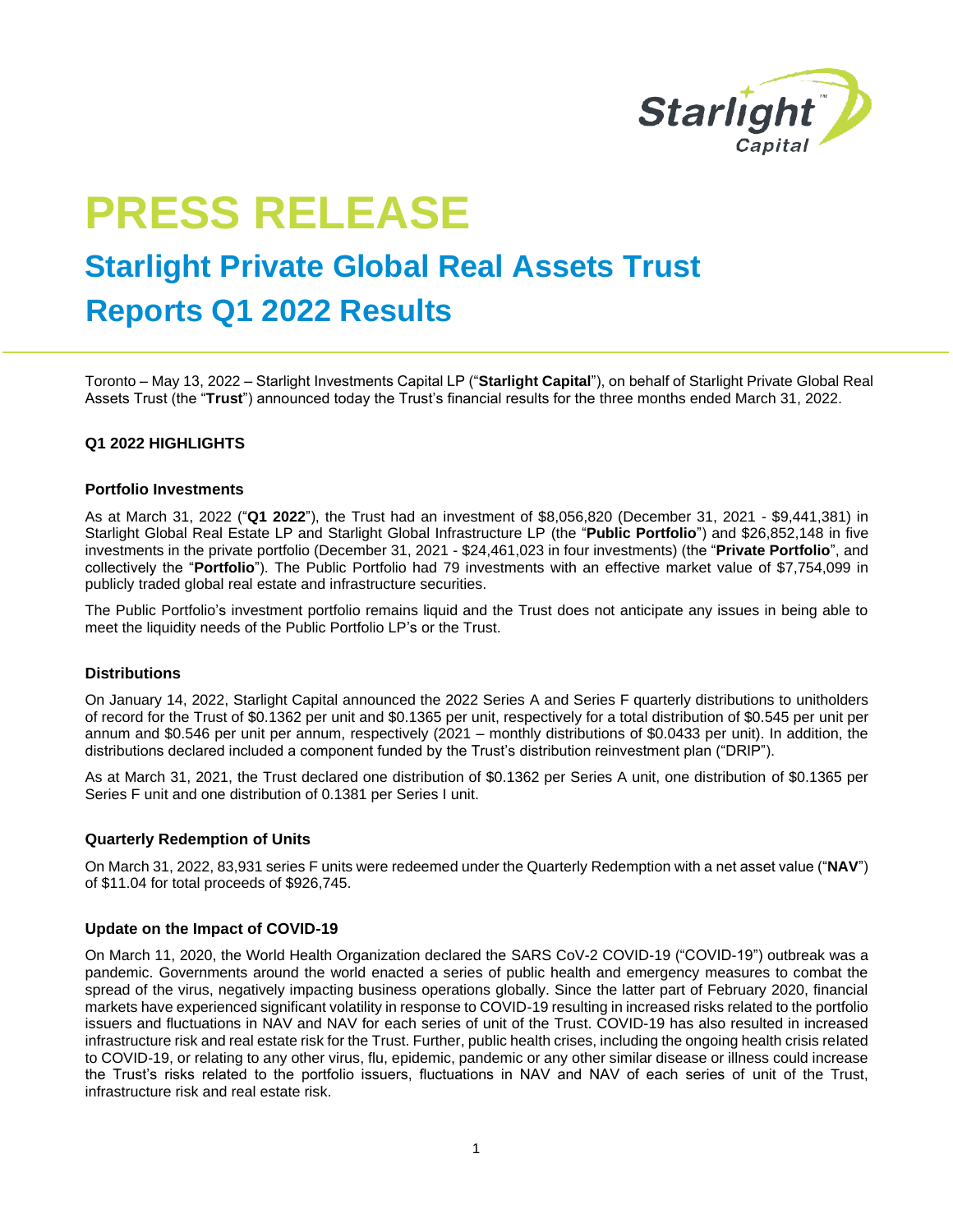As a result of COVID-19, equity markets and the Public Portfolio have experienced elevated volatility as equity investors sought liquidity and safety in the face of uncertainty. A resurgence of equity market volatility and investor uncertainty may impact the Trust's NAV and may create difficulty in raising capital in equity markets, which could in turn adversely impact the Trust's strategy.

The Public Portfolio LPs have also experienced similar volatility to that of the equity markets. As a result, trading volumes in the Public Portfolio LPs have increased as the Investment Manager continues to manage the underlying investment portfolios and take advantage of investment opportunities brought about by the elevated level of market volatility. No material changes to valuations have been required to the private portfolio as a result of COVID-19. The Trust has not experienced any material distribution or dividend cuts from investments in the public portfolio or the private portfolio. The Investment Manager continues to review the portfolio and the value of its securities and remains committed to owning high-quality businesses with long term growth potential.

Starlight Capital has implemented appropriate cautionary measures to ensure it is conducting business in a safe and effective manner (including, without limitation, limiting visits to their corporate office to essential personnel and ensuring proper protocols around sanitation and social distancing), and continues to diligently work with its service providers to remain operational through the pandemic. There can be no assurance that any actions taken will prevent the impact of COVID-19 on the Trust or Starlight Capital's employees or service providers.

In response to the pandemic, governments and central banks have reacted with significant monetary and fiscal stimulus programs designed to stabilize economic conditions. Governments have also declared emergencies requiring various restrictions such as stay at home orders, mandatory closures of certain types of businesses and reduced limits on social gatherings impacting businesses and economies. While the global economy continues to recover, the regional contributions to the overall recovery are somewhat more mixed in response to differences in policy settings, the evolution of COVID-19 variants, and the speed and success of the vaccination programs. At this time, the duration and magnitude of COVID-19 including the impact of new variant strains is still unknown, as is the efficacy of the government and central bank interventions. Many countries/regions have eased restrictions, but the prevalence of COVID-19 variants that are more transmissible and carry increased health risks have caused a surge in cases and an increase in hospitalizations. Some countries have been forced to reintroduce emergency measures to counter the resurgence of COVID-19 cases. Although emergency measures are expected to ease as more people receive vaccinations, the uncertainty created by variants and closures of certain businesses could impact the Trust for a prolonged period.

It is impossible to forecast the duration and full scope of the economic impact of COVID-19 and other consequential changes it will have on the Trust's business and portfolio values, both in the short-term and in the long-term. The full impact will depend on future developments that are highly uncertain and cannot be accurately predicted, including new information which may emerge concerning the severity of and the actions required to contain COVID-19 or remedy its impact, among others. The Portfolio could experience further volatility and market value declines, which could materially adversely impact the performance of the Trust, its NAV and its ability to raise capital. While the situation continues to evolve, the Trust is confident the tactical measures implemented to date will allow it to provide long-term value creation to unitholders.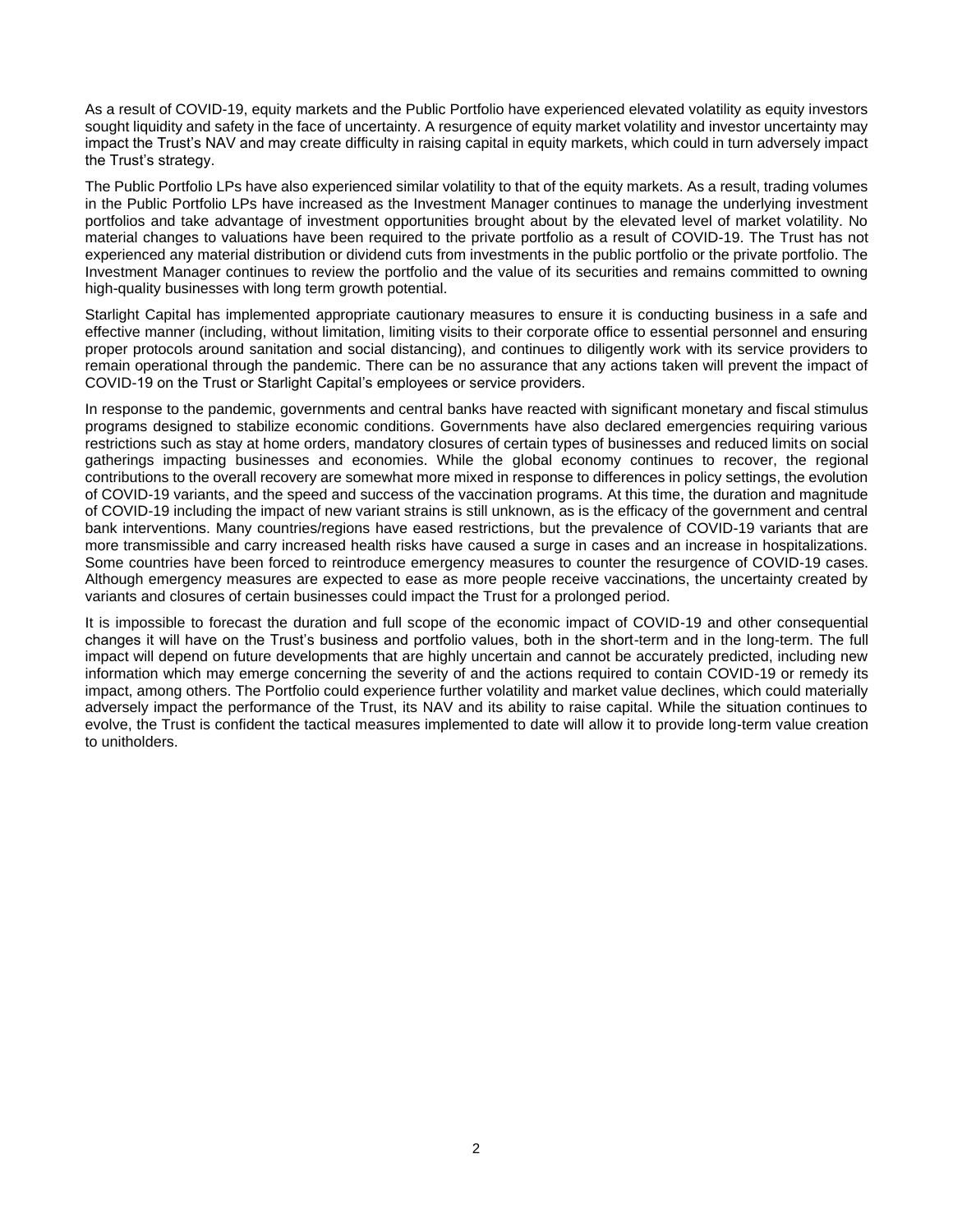#### **FINANCIAL AND OPERATIONAL HIGHLIGHTS**

|                                                                   | As at                 | As at                    |
|-------------------------------------------------------------------|-----------------------|--------------------------|
|                                                                   | <b>March 31, 2022</b> | <b>December 31, 2021</b> |
| Current assets                                                    | \$37,601,414          | \$37,341,842             |
| <b>Current liabilities</b>                                        | 992,650               | 93,159                   |
| Net assets attributable to holders of redeemable units per series |                       |                          |
| Series A                                                          | 25,042                | 24,928                   |
| Series F                                                          | 36,582,636            | 37,222,695               |
| Series I                                                          | 1,086                 | 1,060                    |
|                                                                   | \$36,608,764          | \$37,248,683             |

#### **ANALYSIS OF FINANCIAL PERFORMANCE**

The Trust's financial performance and results of operations for the three months ended March 31, 2022 and 2021 are summarized below:

|                                                                                  | Three months ended    | Three months ended    |
|----------------------------------------------------------------------------------|-----------------------|-----------------------|
|                                                                                  | <b>March 31, 2022</b> | <b>March 31, 2021</b> |
| Investment gain (loss)                                                           | \$911,560             | \$387,608             |
| Expenses                                                                         | (174, 638)            | (184, 528)            |
| Net Investment income (loss)                                                     | 736,922               | 203,080               |
| Increase/(decrease) in net assets attributable to holders of<br>redeemable units | \$736,922             | \$203,080             |

#### **Forward-looking statements**

Certain statements in this press release are forward-looking and involve a number of risks and uncertainties, including statements regarding the outlook for the Trust's business and results of operations and the effect of COVID-19 on the Trust's business and operations. Forward-looking statements ("FLS") are provided for the purpose of assisting the reader in understanding the Trust's financial performance, financial position and cash flows as at and for the periods ended on certain dates and to present information about management's current expectations and plans relating to the future. Readers are cautioned such statements may not be appropriate for other purposes. FLS involve known and unknown risks and uncertainties, which may be general or specific and which give risk to the possibility that expectations, forecasts, predictions, projections or conclusions will not prove to be accurate, assumptions may not be correct and objectives, strategic goals and priorities may not be achieved. FLS are statements that are predictive in nature, depend upon or refer to future events or conditions, or that include words such as "may," "will," "should," "could," "expect," "anticipate," "intend," "plan," "believe," or "estimate," or other similar expressions. Statements that look forward in time or include anything other than historical information are subject to risks and uncertainties, and actual results, actions or events could differ materially from those set forth in the FLS. FLS are not guarantees of future performance and are by their nature based on numerous assumptions.

Information contained in FLS is based upon certain material assumptions applied in drawing a conclusion or making a forecast or projection, including management's perception of historical trends, current conditions and expected future developments, as well as other considerations believed to be appropriate in the circumstances. Although the FLS contained herein are based upon what Starlight Capital believe to be reasonable assumptions including with respect to COVID-19, Starlight Capital cannot be sure that actual results will be consistent with these FLS. The reader is cautioned